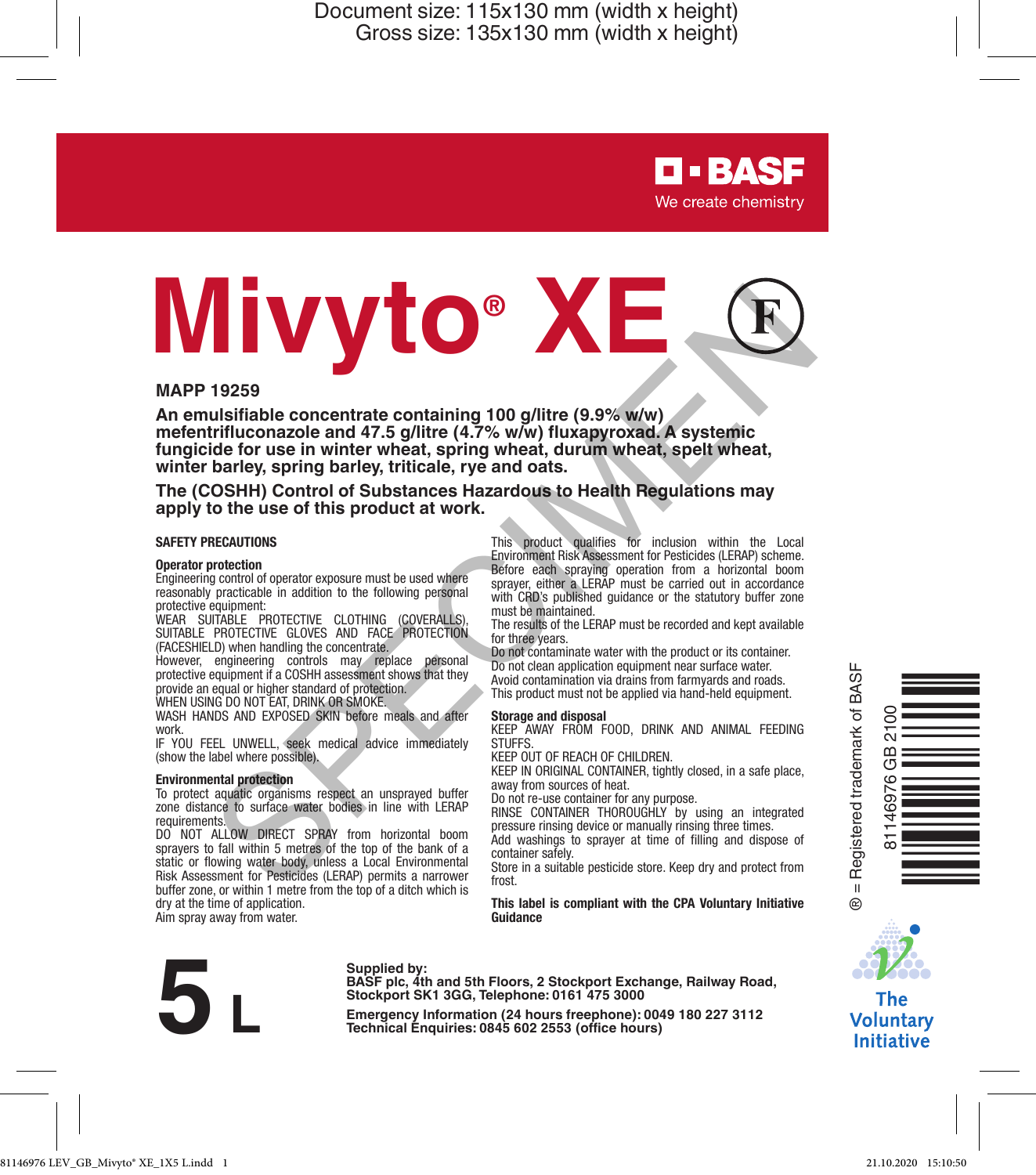

# **IMPORTANT INFORMATION**

**FOR USE ONLY AS A PROFESSIONAL FUNGICIDE, as directed below:**

| <b>Crops</b>                                                  | <b>Maximum</b><br>individual dose (I<br>product/ha) | <b>Maximum number</b><br>of treatments (per<br>crop) | Latest time of<br>application    | <b>Aquatic buffer</b><br>zone distance<br>(metres) |
|---------------------------------------------------------------|-----------------------------------------------------|------------------------------------------------------|----------------------------------|----------------------------------------------------|
| Barlev. durum<br>wheat, oats, rye,<br>spelt, triticale, wheat | 1.5 litres product/ha                               | 2 per crop                                           | Before GS 69 end of<br>flowering |                                                    |

## **READ THE LABEL BEFORE USE. USING THIS PRODUCT IN A MANNER THAT IS INCONSISTENT WITH THE LABEL MAY BE AN OFFENCE. FOLLOW THE CODE OF PRACTICE FOR USING PLANT PROTECTION PRODUCTS.**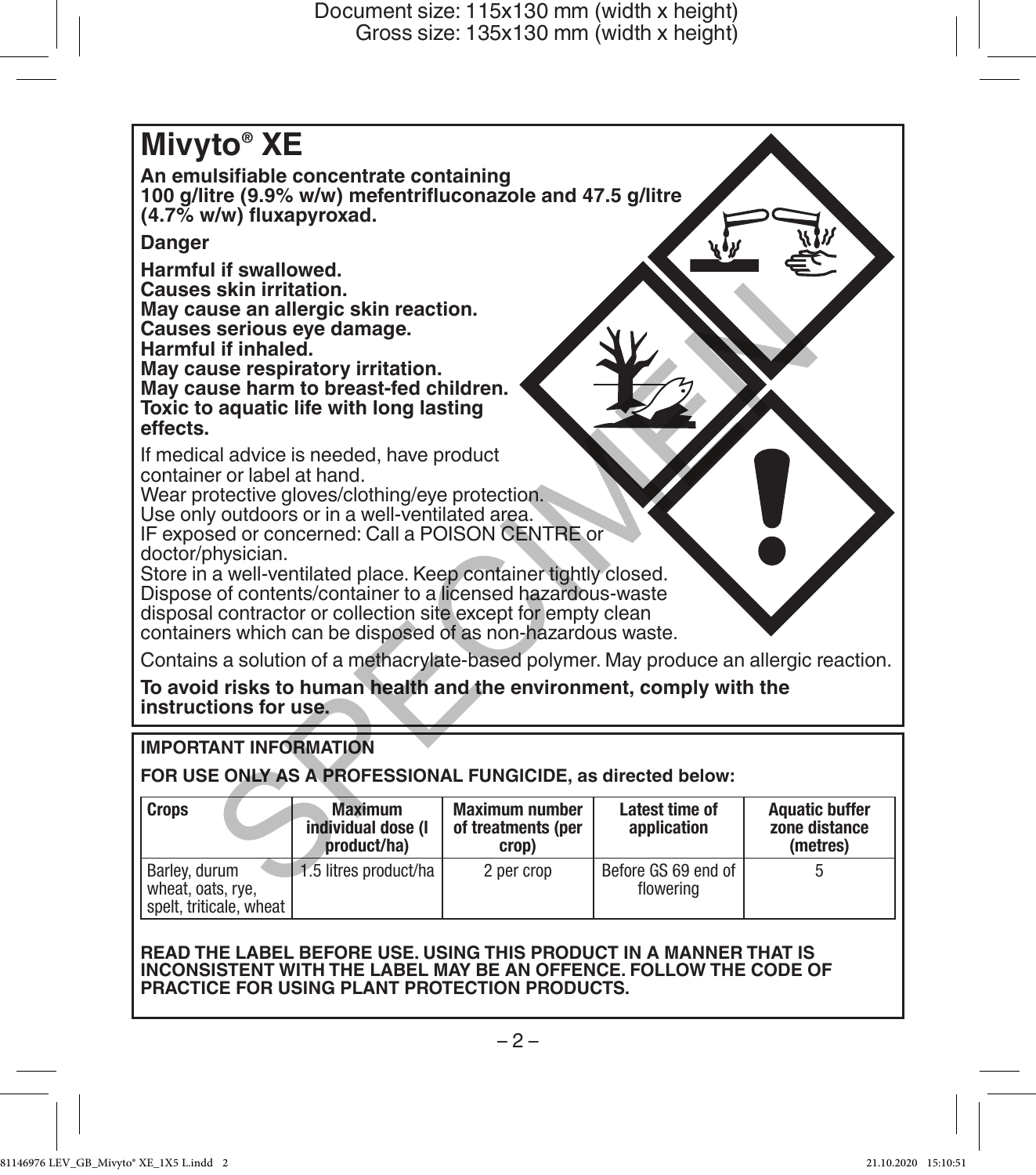# **DIRECTIONS FOR USE**

IMPORTANT: This information is approved as part of the Product Label. All instructions within this section must be read carefully in order to obtain safe and successful use of this product.

Mivyto XE is a systemic fungicide with protectant and curative properties for disease control in winter wheat, spring wheat, durum wheat, spelt wheat, winter barley, spring barley, triticale, rye and oats.

# **Restrictions/Warnings**

# **Disease control**

| <b>Restrictions/Warnings</b>                                                                                                                                                                                                            |                 |                 |                |                |                  |                  |     |                  |      |  |  |  |
|-----------------------------------------------------------------------------------------------------------------------------------------------------------------------------------------------------------------------------------------|-----------------|-----------------|----------------|----------------|------------------|------------------|-----|------------------|------|--|--|--|
| When applied to barley intended for malting, refer to the latest timing restrictions for<br>fluxapyroxad and mefentrifluconazole given by the British Beer and Pub Association.                                                         |                 |                 |                |                |                  |                  |     |                  |      |  |  |  |
| You must not apply more than two foliar applications of products containing complex II<br>inhibitors (SDHIs) to any cereal crop. (SDHIs) to any cereal crop.                                                                            |                 |                 |                |                |                  |                  |     |                  |      |  |  |  |
| After spraying, wash out sprayer thoroughly according to manufacturer's guideline and dispose<br>of washings and clean containers according to DEFRA Code of Practice and local authority<br>quidelines.                                |                 |                 |                |                |                  |                  |     |                  |      |  |  |  |
| <b>Disease control</b>                                                                                                                                                                                                                  |                 |                 |                |                |                  |                  |     |                  |      |  |  |  |
| Mivyto XE is a systemic fungicide with protectant and curative properties for disease control in<br>winter wheat, spring wheat, durum wheat, spelt wheat, winter barley, spring barley, triticale, rye<br>and oats as summarised below: |                 |                 |                |                |                  |                  |     |                  |      |  |  |  |
|                                                                                                                                                                                                                                         | Winter<br>Wheat | Spring<br>Wheat | Durum<br>Wheat | Spelt<br>Wheat | Winter<br>Barley | Spring<br>Barley | Rye | <b>Triticale</b> | 0ats |  |  |  |
| Septoria tritici                                                                                                                                                                                                                        | C               | C               | G.             | C              |                  |                  | C   | C                |      |  |  |  |
| Yellow rust                                                                                                                                                                                                                             | C               | $\mathcal{C}$   | Ć              | C              | C.               | C                | C   | C                |      |  |  |  |
| Brown rust                                                                                                                                                                                                                              | C               | C               | C              | C              | C                | C                | C   | C                |      |  |  |  |
| Tan spot                                                                                                                                                                                                                                | R               | $\overline{R}$  | R              | R              |                  |                  | R   |                  |      |  |  |  |
| Powdery mildew                                                                                                                                                                                                                          | <b>MC</b>       | <b>MC</b>       | МC             | <b>MC</b>      | C                |                  | C   | C.               | C.   |  |  |  |
| Net blotch                                                                                                                                                                                                                              |                 |                 |                |                | C                | C                |     |                  |      |  |  |  |
| Rhynchosporium                                                                                                                                                                                                                          |                 |                 |                |                | C                | C                | C   |                  |      |  |  |  |
| Ramularia                                                                                                                                                                                                                               |                 |                 |                |                | C                | C                |     |                  |      |  |  |  |
| Crown rust                                                                                                                                                                                                                              |                 |                 |                |                |                  |                  |     |                  | C    |  |  |  |
|                                                                                                                                                                                                                                         |                 |                 |                |                |                  |                  |     |                  |      |  |  |  |

 $C =$  Control MC = Moderate Control  $R =$  Reduction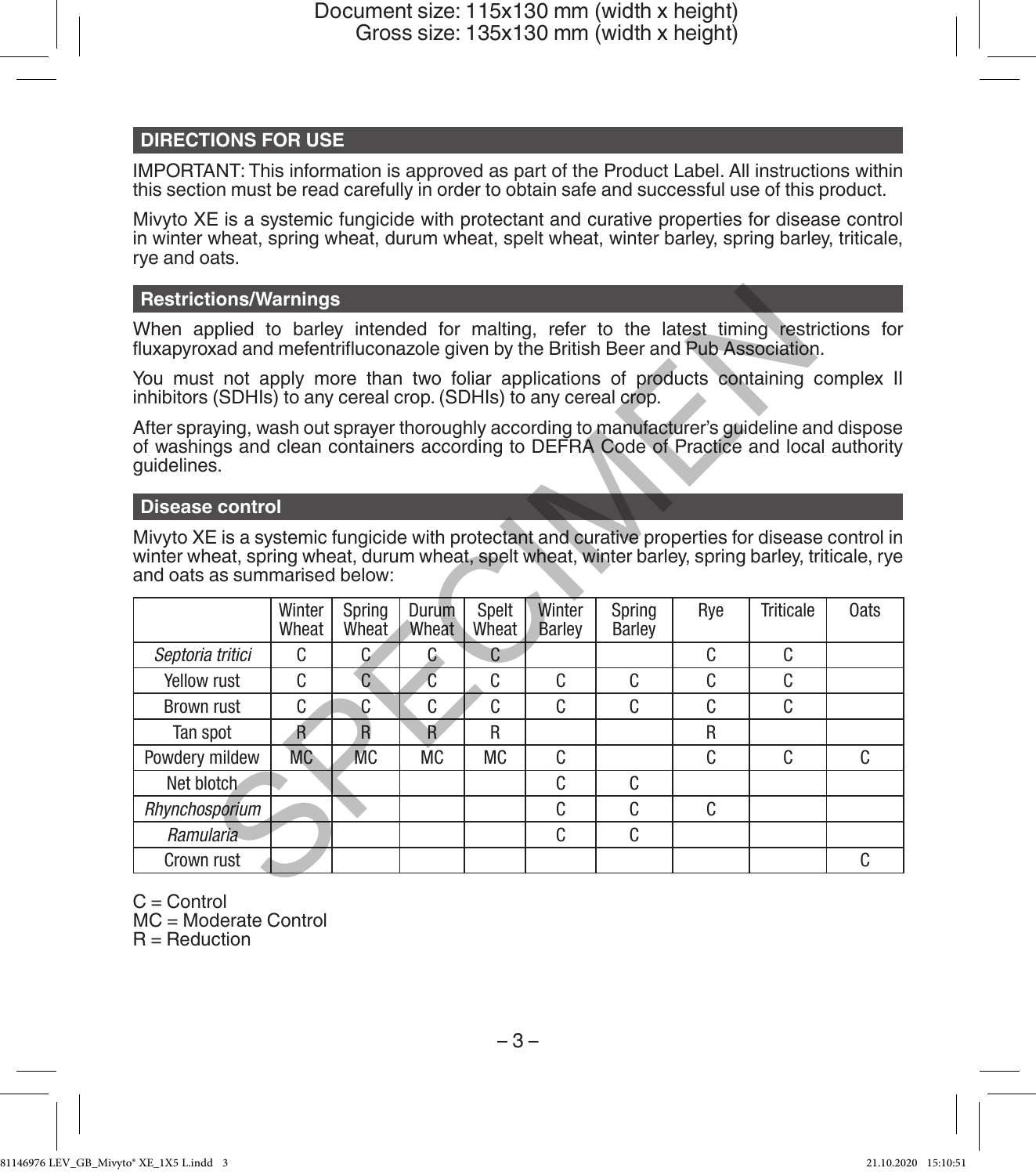# **Resistance Management**

Mivyto XE should be used in accordance with the instructions for use for the target diseases at the specific growth stages indicated.

Use Mivyto XE as part of an Integrated Crop Management (ICM) strategy incorporating other methods of control, including where appropriate other fungicides with a different mode of action.

Mivyto XE should be used preventatively and should not be relied upon for its curative potential.

Mivyto XE contains fluxapyroxad which belongs to the SDHI (carboxamide) complex II inhibitor group of fungicides. To minimise the risk of resistance occurring, apply a maximum of two SDHI fungicide sprays to any cereal crop.

There is a significant risk of widespread resistance occurring in *Septoria tritici* populations in the UK. Failure to follow resistance management action may result in reduced levels of disease control.

There is a significant risk of widespread resistance occurring in *Ramularia collo-cygni* populations to a number of different modes of action. Repeated use of products containing the same mode of action are unlikely to provide effective control of this disease. For further information on the resistance status of *Ramularia* contact your agronomist or specialist advisor and visit the FRAG-UK website. E should be used preventatively and should not be relied upon for it<br>
E contains fluxapyroxad which belongs to the SDHI (carboxamide) complex<br>
functions. To mimims the risk of resistance occurring, apply a maxim<br>
gigide s

Mivyto XE contains mefentrifluconazole, a DMI fungicide. Resistance to some DMI fungicides has been identified in *Septoria* leaf blotch *(Mycosphaerella graminicola*) which may seriously affect the performance of some products. For further advice on resistance management in DMIs contact your agronomist or specialist advisor and visit the FRAG-UK website.

# **Crop Specific Information**

# **Crops**

Mivyto XE is a systemic fungicide with protectant properties for disease control in winter wheat, spring wheat, durum wheat, spelt wheat, winter barley, spring barley, rye, triticale and oats.

# **Time of Application**

For best results apply Mivyto XE as a protectant treatment. A maximum of two applications can be made up to and including flowering anthesis just complete (GS 69) in wheat, barley, rye, triticale and oats.

# **Rate of Application**

Apply 1.5 litres Mivyto XE in a minimum of 100 litres of water per hectare.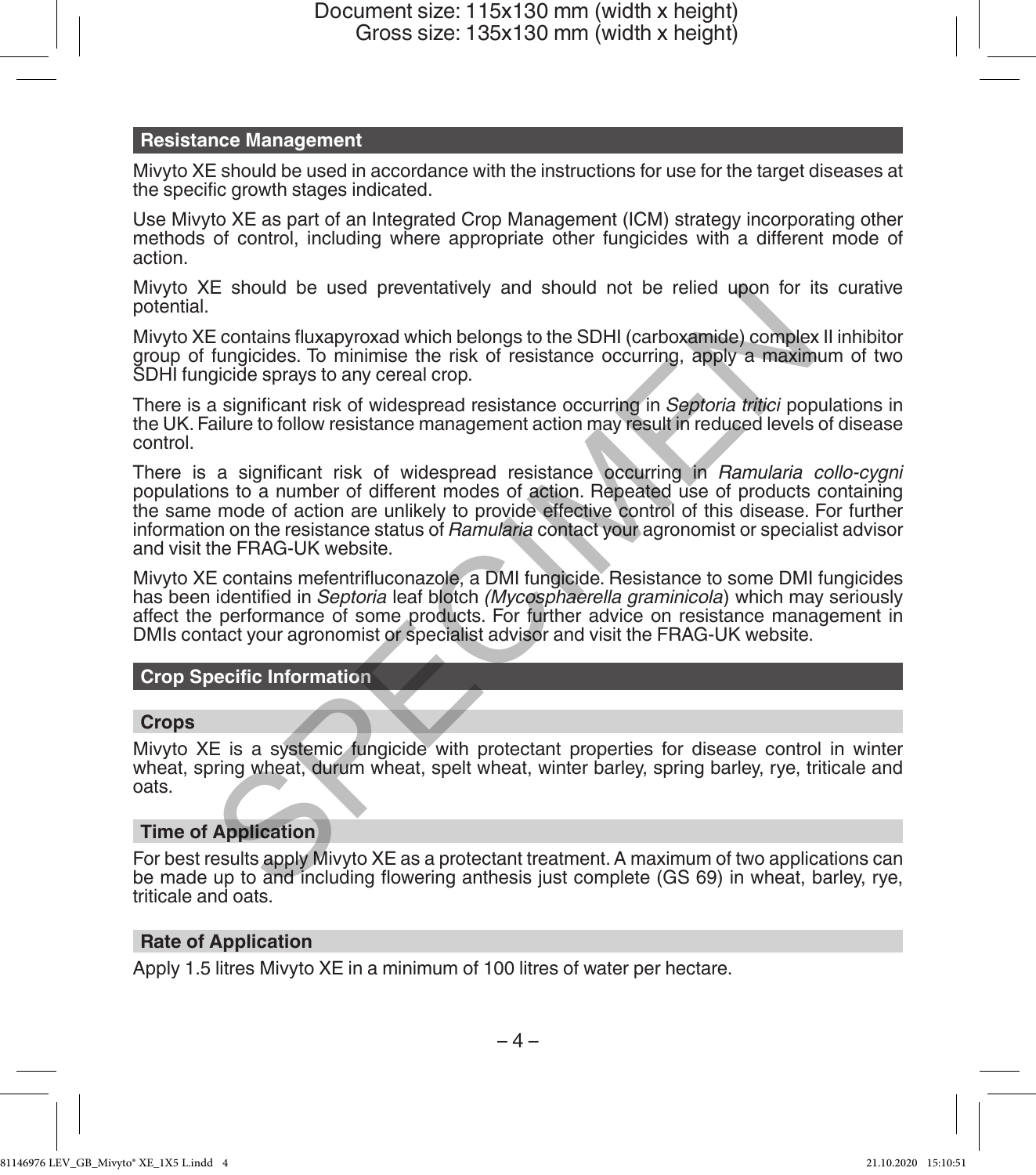### **Mixing and Application**

### **Mixing**

Apply as a MEDIUM spray, as defined by BCPC.

Half fill the spray tank with clean water and start the agitation. SHAKE THE CONTAINER WELL before use and pour in the required amount of product. Rinse any empty containers thoroughly and add rinsings to the spray tank. Add the remainder of the water and continue agitation until spraying is completed.

When tank mixes are to be used, each product should be added separately to the spray tank, taking due note of any instructions given as to the order of mixing.

All tank mixes should be used immediately after mixing

# **Compatibility**

For details of compatibilities contact your BASF representative or the BASF Technical Services Hotline: 0845 602 2553 or visit our website on: www.agricentre.basf.co.uk

## **The following does not form part of the authorised label text.**

With many products there is a general risk of resistance developing to the active ingredients. For this reason a change in activity cannot be ruled out. It is generally impossible to predict with certainty how resistance may develop because there are so many crop and use connected ways of influencing this. We therefore have to exclude liability for damage or loss attributable to any such resistance that may develop. To help minimise any loss in activity the BASF recommended rate should in all events be adhered to.

Numerous, particularly regional or regionally attributable, factors can influence the activity of the product. Examples include weather and soil conditions, crop plant varieties, crop rotation, treatment times, application amounts, admixture with other products, appearance of organisms resistant to active ingredients and spraying techniques. Under particular conditions a change in activity or damage to plants cannot be ruled out. The manufacturer or supplier is therefore unable to accept any liability in such circumstances. All goods supplied by us are of high grade and we believe them to be suitable, but as we cannot exercise control over their mixing or use or the weather conditions during and after application, which may affect the performance of the material, all conditions and warranties, statutory or otherwise, as to the quality or fitness for any purpose of our goods are excluded and no responsibility will be accepted by us for any damage or injury whatsoever arising from their storage, handling, application or use; but nothing should be deemed to exclude or restrict any liability upon us which cannot be excluded or restricted under the provisions of the Unfair Contract Terms Act 1977 or any similar applicable law. y and something to the best and spread to the product about the exist and sumplif spraying is completed.<br>
In this spraying is completed.<br>
In this section and the order of mixing.<br>
In this section and the used immediately a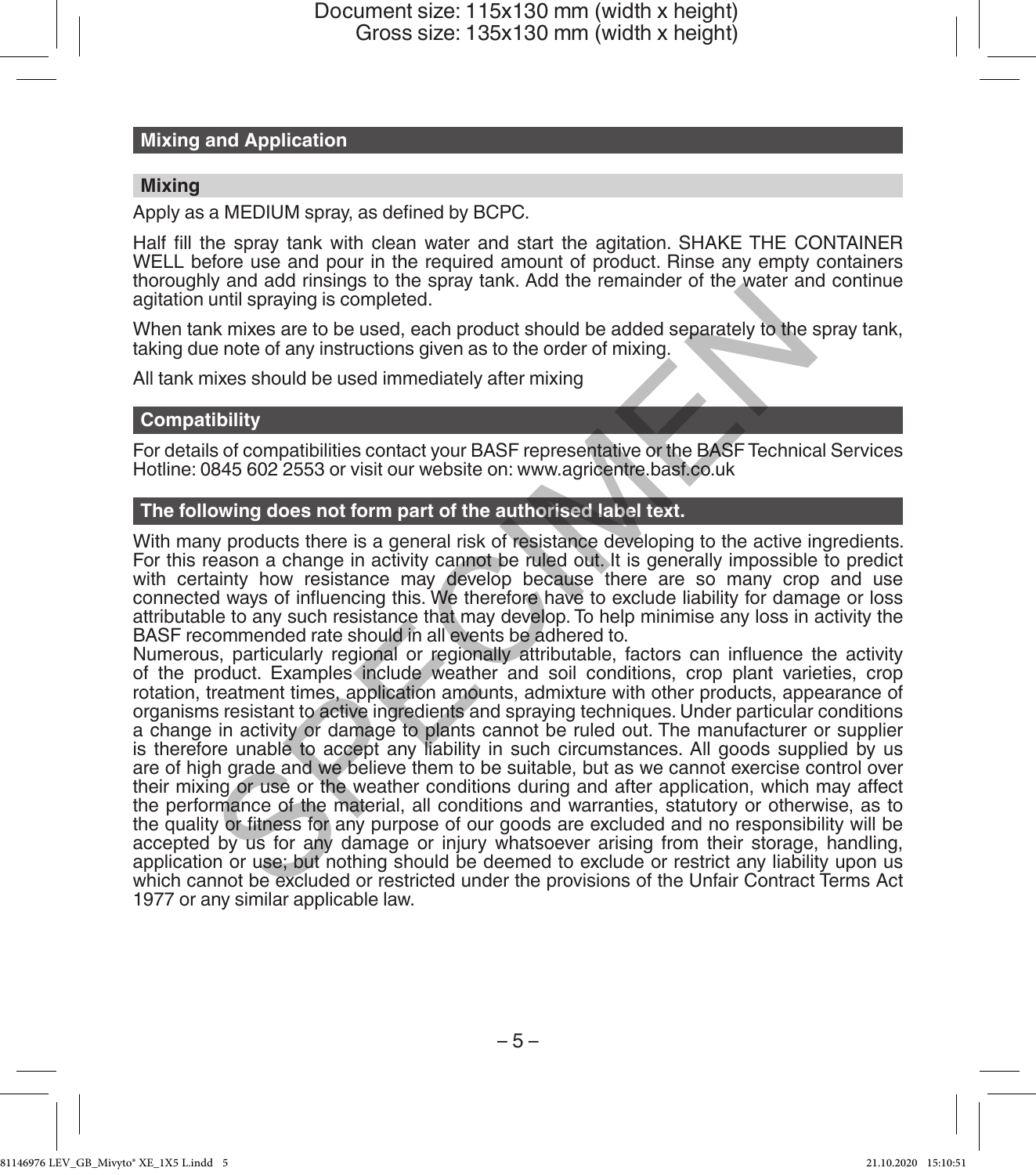# **Section 6 of the Health and Safety at Work Act**

# **Additional Product Safety Information**

The product label provides information on a specific pesticidal use of the product; do not use otherwise, unless you have assessed any potential hazard involved, the safety measures required and that the particular use has "off-label" approval or is otherwise permitted under the Plant Protection Product Regulations (EC) No 1107/2009.

The information on this label is based on the best available information including data from test results.

### **Safety Data Sheet**

To access the Safety Data Sheet for this product scan the QR code or use the weblink below:



agricentre.basf.co.uk/Mivyto-XE/MSDS

Alternatively, contact your supplier.